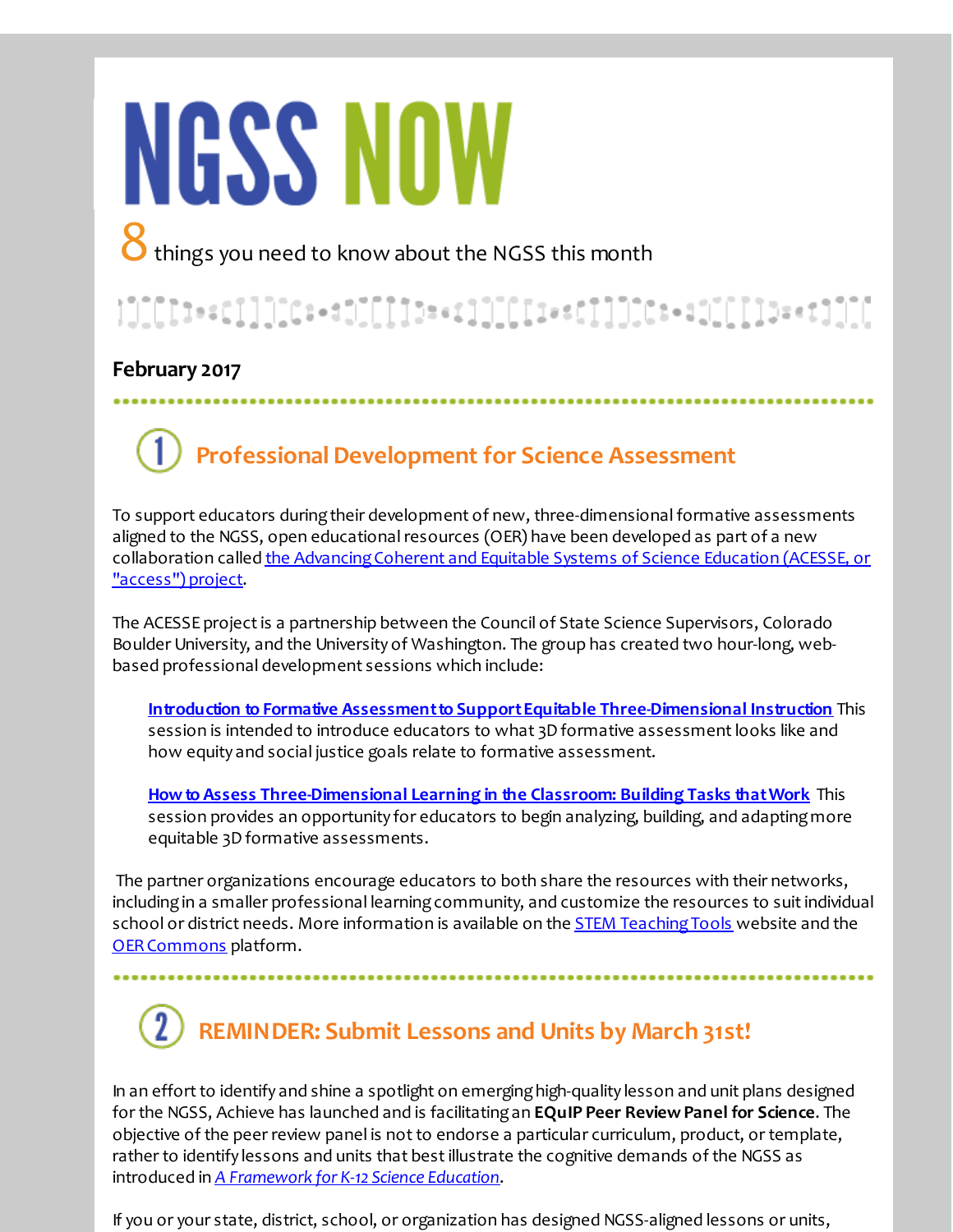please consider submitting no later than March 31st to ensure that the instructional materials are reviewed before the start of the 2017-2018 school year.

For more details and submission guidelines, click [here](http://r20.rs6.net/tn.jsp?f=001oZPeFO71mZxRLju5himT42Ro4rYze3HOSBzzmSugGF1bFosOlz9DCNNDnldQzPADYQjgxTX9HAL15vaek1VELUkTHhwRHQvqblOBkfX4y9F5UXXebCmmO4jpTZzZjNFBWlZBlxpo7K1QWavmqo6YKpe7ZKWBq5xtHjOz7vsq74KdeFvdVRaJZti9bDLq5tpEpTDqqyZvBuqhRWavOLSfHQ==&c=&ch=).

#### $\bigcirc$ **Featured Standards**

This issue of NGSS Now features an example of how certain PEs\* could be bundled in order to develop an instructional unit that engages students in science phenomena.

**[MS-LS1-5](http://r20.rs6.net/tn.jsp?f=001oZPeFO71mZxRLju5himT42Ro4rYze3HOSBzzmSugGF1bFosOlz9DCBJzkTrzzQ4KsejAru6ud2IfT5jb_upNbgBRkortJKwy0SOKeTUCyfHiOiIddTgcDugVNqSFK5tbYYR8Slh2R7IKYk-Op7h0CvkxLD_jx4TwNBYzpGsh8fS43GJ5ObsvWnMhCyw_Zxa9H-w2hmCD2FmKdwdfvuRQrYRSYrQQ6eq6-MpNXoVZL7dUxSpjh4ULRHu0Cslk1sZ8&c=&ch=):** Construct a scientific explanation based on evidence for how environmental and genetic factors influence the growth of organisms.

**[MS-LS2-1](http://r20.rs6.net/tn.jsp?f=001oZPeFO71mZxRLju5himT42Ro4rYze3HOSBzzmSugGF1bFosOlz9DCBJzkTrzzQ4KnicU61pF_meM9TdiGNTcfcTx1eyLhkx84fgnu4wbyTwrxBO3uJmH8zCFJJd-WtSCPuS82q4NuQrbiwb1_QK5E82Z1oNiLEbbdjdHyyoXNllJ5l6CSqpPCUWPv1F7Udx2dIWhE12-aNHo_CCcmLHnRhFBtcFe2DGDEi3tPUD1viLseNu8D2aztjo4jjhxjzyG&c=&ch=):** Analyze and interpret data to provide evidence for the effects of resource availability on organisms and populations of organisms in an ecosystem.

**[MS-ESS3-3:](http://r20.rs6.net/tn.jsp?f=001oZPeFO71mZxRLju5himT42Ro4rYze3HOSBzzmSugGF1bFosOlz9DCBJzkTrzzQ4K6AhHS9yYG1VtHAi3IU0siQNOk2F4T2HC7dtWjGCgv_Pl1EtWa1O3TnkYrxiWH1MQXdDcIQPpzM1z4GjviW5lsEzRP1dyvFyb3lUxn1xnNHsxXzt840hE6lwvx7Og7Ov5FTJFh6fEnESIbhMNTW3SQ3ap3M8_NxqG5th8TJNaz60=&c=&ch=)** Apply scientific principles to design a method for monitoringand minimizinga human impact on the environment.\*

\*The performance expectation (PE) marked with an asterisk integrates traditional science content with engineering through a Practice or Disciplinary Core Idea.

*For a more in-depth look atthese NGSS PEs and to search for others, read [this](http://r20.rs6.net/tn.jsp?f=001oZPeFO71mZxRLju5himT42Ro4rYze3HOSBzzmSugGF1bFosOlz9DCCoRs4bHRTgcPW4nYsvMfeIA3uTGgRr2w_dJRGieUyMdwfITZiPiSr40ZjiMDO5OeZHJzzZI5_xJl1b0WIZPeYoRIAnp0sG_o7j9OPjGUgGNL9It_m5kRL1EdpBtwc5F_SykOjanl5wQGVf8SAGOoiU=&c=&ch=).*

===================================

*Need more context?*

*See where these ideas are introduced in A [Framework](http://r20.rs6.net/tn.jsp?f=001oZPeFO71mZxRLju5himT42Ro4rYze3HOSBzzmSugGF1bFosOlz9DCNNDnldQzPAD_IdoCL5rqcK3P-O8UjFtrSwtSBkPZrhgrI02_9c6fFjr3kK_WeOAF4c9VmEQUcwPOkCUzapN74rsnn_42hHNsvoMOVshz0yYEh-_ZYwsmiBWSOPEGbzmhKWn1OTXwETLFd0JEDMAIeyA_dBNH2owaGvUvsBIkx2nbUWRtkHnlW0TJHjtELvxLSldW6_OUPXtEou418MrkBz-LGtCyKYNWTaqYSR4OlTu&c=&ch=) for K-12 Science Education (pages [145](http://r20.rs6.net/tn.jsp?f=001oZPeFO71mZxRLju5himT42Ro4rYze3HOSBzzmSugGF1bFosOlz9DCBJzkTrzzQ4KIrATX71To3lgRTBBiBCEeh4NNvEAKR1vxNsGZxx1PDMRo8TO_R67rzgw-NpnOxowfKvSMPSjFs7OKu70veyw7_j-TAy_3r_5wlwPKqGntuq7zObFvXhNmEchQ6CKBQ40XjvlzvBP0mhu9IZyuWzlBQ==&c=&ch=), [150](http://r20.rs6.net/tn.jsp?f=001oZPeFO71mZxRLju5himT42Ro4rYze3HOSBzzmSugGF1bFosOlz9DCBJzkTrzzQ4KKg0gd9xE9E_-fvSRK8swu6D6XwC85lXaheH36poJUPTACT07bJpwiU43HHYcmN_9ckWzppB2b8ISrnisBh-B4lEiyX3CeBDlzg2QGUSKvPZi0xosJDom_ZGk09KOuxrvPGcKh1Dlp2fqrzHNZFFJ3g==&c=&ch=), and [194](http://r20.rs6.net/tn.jsp?f=001oZPeFO71mZxRLju5himT42Ro4rYze3HOSBzzmSugGF1bFosOlz9DCPE4JWhLFvm5Vfg1MVXTOVVU3Mgvm3yFVSbIaFTAREqFBSJLLLdF2mWqYJVKFuquMFCPfyL7Nyzgep4AxbXH1RWc0QcGo33Ph62i1EgwYqcM0HoluoZVWQRHz7oaEPH3xvA5Bpiuyce0Dk7r2HujH5jAT6L6zOUoyg==&c=&ch=)).*



## **Science Phenomenon**

This phenomenon offers teachers a potential way to connect our "Featured Standards" (see #3) to a real-world phenomenon:

*This tree's rootsystem grew horizontally to match the sidewalk's pattern.*



Below are some high-level lines of student inquiry that could help students facilitate their understandingof DCIs related to the featured science phenomenon:

- Did the root system grow this way because of environmental or genetic reasons? What are some examples of traits caused by genetic factors? Environmental factors?
- What do you know about the ground the tree sits on? How might the roots have grown differently if the ground had different qualities?
- What design changes could you make to this sidewalk so that the tree roots could access water more effectively? How do the traits of trees (e.g., number, height, circumference) in urban areas differ from those in rural areas?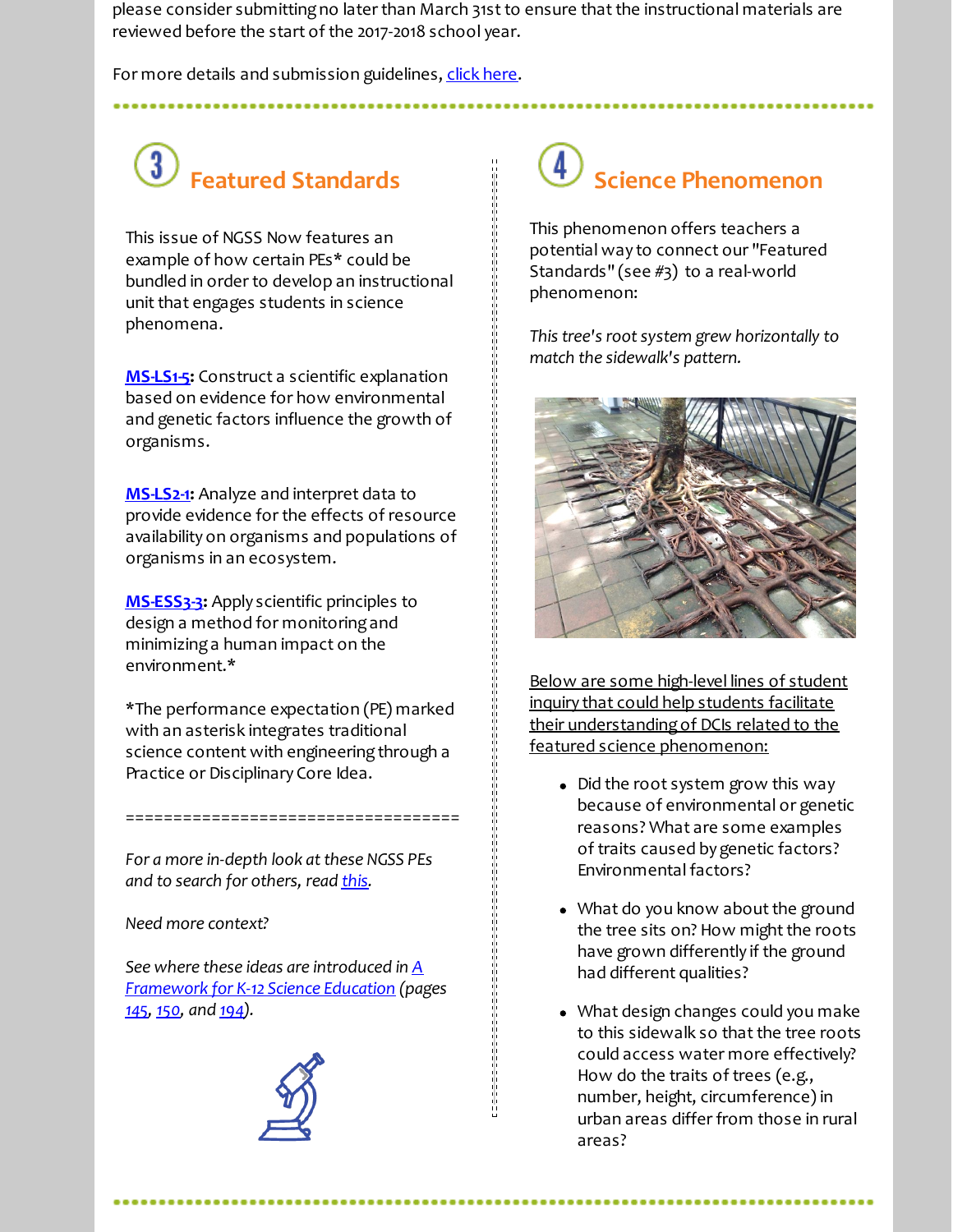

**Q:** *In the new NGSS Example Bundle documents, itlooks like the recommended order of courses forthe high school domains model courses is as follows: Chemistry first, then Physics, and then Biology. Is that correct?*

**A:** The NGSS [Example](http://r20.rs6.net/tn.jsp?f=001oZPeFO71mZxRLju5himT42Ro4rYze3HOSBzzmSugGF1bFosOlz9DCBJzkTrzzQ4KTy83A58gDFugzX3rIHKSa7A0Polmmvr-vYIE_cmnx-ORJ0KWoKnjV3K30xs2wGzvHwTuNVdtPGb0dvlHg7HFw33dPT3bYcYnKhxyxVo2b5zg0ZMSCnpU2NLk0NWcXojU99IDL78QFOJFQoYafjAEPQ==&c=&ch=) Bundles offer just some of the many different ways to arrange and bundle standards, and are not necessarily the recommended way to arrange courses. In one of the example high school course models, the Example Bundle writers described courses that are ordered as 1) [Chemistry](http://r20.rs6.net/tn.jsp?f=001oZPeFO71mZxRLju5himT42Ro4rYze3HOSBzzmSugGF1bFosOlz9DCBJzkTrzzQ4KArrWYo30G8BVBETwTK2YshuRIbhJ1nlwWVuxorB-VRr4r4kBMI3LzbsSUh2trWi0k0UHTOh-8daExYfa1G4wlhlOhZN3GlbozVQN7BDbEgFhBdOM_iUy6ympAan531DSHPvdi8IlT70-RLlHw1zCyGSih1X1tqFnmxHNJJqLjuQAq6rxtSpISr5evbU6lR3XkipizVGi30I=&c=&ch=), 2) [Physics](http://r20.rs6.net/tn.jsp?f=001oZPeFO71mZxRLju5himT42Ro4rYze3HOSBzzmSugGF1bFosOlz9DCBJzkTrzzQ4K0RBoyOH7V68O2UjDMZzMH3_s8kB8J6xEqESmlPyR4rlCL6FwBnaABI40z2w_-LIgYu3VhXXM9FWv1_POV11_7YilKta3KC0c4UKtsQLMhZKkXWeza0wvGZopKHdw7ZRoXN2_miy6TjSk6omM8DCrhBtsdUBPqUz24VojSM60dqmdpWJ7itAvqgWQzRJaQ6_TOEHweacIUaS6ZOyxlUEkZw==&c=&ch=), and 3) Life [Sciences](http://r20.rs6.net/tn.jsp?f=001oZPeFO71mZxRLju5himT42Ro4rYze3HOSBzzmSugGF1bFosOlz9DCBJzkTrzzQ4KI-6dD7ssw5NQ5wXUeEidbhyC7TjoKqcRvuMMwd3r97cJqgvCLSJniYgHG0Bt1ANhccLGUaUs0JpIdCsKA0oOI1MLaCzAql3aoRVIOsvnaDiEghCJyEabdv1r0WJ4icup4N2ov7xNRJiAsbqIO_M-t-iOX3CmUTZ3DG_tvVUxhZshBwhbBSnC-4Tm84hJThH3QXZFVo5OJ7k=&c=&ch=). Earth Sciences PEs are integrated into each of these courses, and increase in cognitive complexity through the courses such thatthe most complexideas are those integrated into the life sciences course.

If you would like to have your question featured in a future edition of the *NGSS Now* newsletter, please contact [ngss@achieve.org](mailto:ngss@achieve.org).

 $\boldsymbol{\theta}$ **Report: Innovative Science Instruction Boosts Academic Performance Among English Learners**

*By Carolyn Jones EdSource January 17, 2017*

English learners can dramatically improve their science skills when teachers blend science lessons with language instruction, according to a new report released by an Oakland, CA based education nonprofit.

The report identified six school districts with innovative science programs and found that English learners scored close to, or in some cases even exceeded, their English-proficient peers on standardized science tests. In some cases, they scored three times as high as English learners at schools where science is taught very little, not at all, or in ways that are difficult for non-English speakers to follow.

"You don't have to wait until a kid is fluentin English to teach them science," said Sarah Feldman, coauthor of the report alongwith Veronica Flores Malagon. "If you weave together science and language, kids can learn it now and in fact do very well. That's pretty amazing." Read [more](http://r20.rs6.net/tn.jsp?f=001oZPeFO71mZxRLju5himT42Ro4rYze3HOSBzzmSugGF1bFosOlz9DCBJzkTrzzQ4K9a2ME5aymhAdcl6QdfGs-z1OFJ6Cj_Z4LNLETxaCz0y38nILZ4XYgHROqcJQ7vAdyMF0CBL30zR0F7E-pQET2Ml9-6exPF04RTPPi5i0r9ZXZTOekLPK6lJdNVOJ7wDXc40hkAT-BzUejvhxuNJ-eQRpJIx30ooNKfdIl80CCZN6A7lrh-COLocZWywfK4yfkmLOuRt25BPp1TP9XHwN8vV3iTkaNIKbb6WXIeK-eTq0-9s50wtINQ==&c=&ch=).

#### **Talking to Children about STEM Fields Boosts Test Scores and Career Interests**

*By Mark Peters UChicagoNews January 17, 2017*

A new study finds that parents who talk with their high schoolers about the relevance of science and math can increase competency and career interestin the fields. Researchers focused broadly on what's known as expectancy-value theory, and more specifically, on the concept that individuals make choices dependingon the relevance or usefulness to a current or future goal.